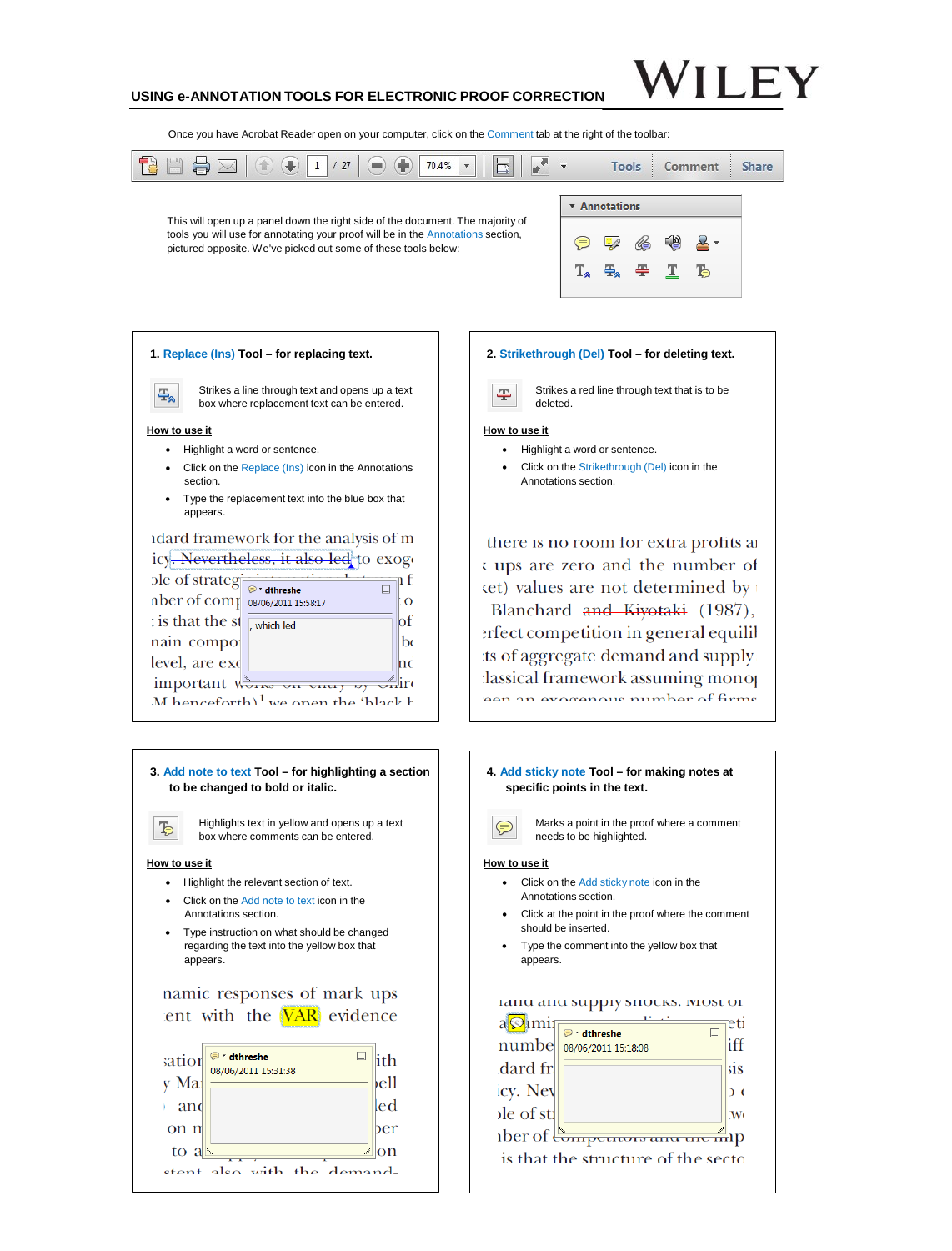## **USING e-ANNOTATION TOOLS FOR ELECTRONIC PROOF CORRECTION**

# **ILEY**

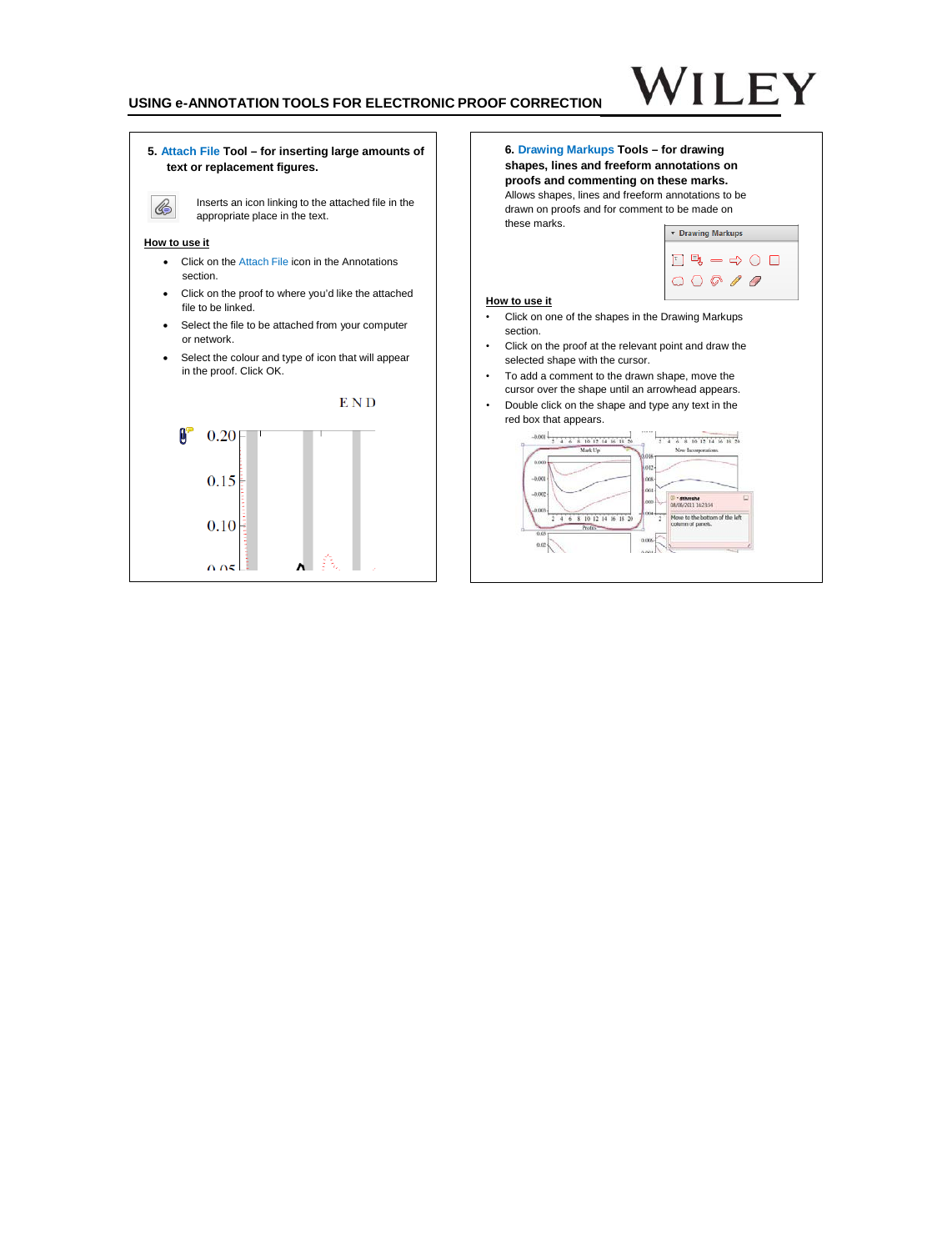## <span id="page-2-0"></span>Quantitative approach for the early detection of selection for virulence of Meloidogyne incognita on resistant tomato in **[2](#page-9-0) D** plastic greenhouses

## **El** A. Giné and F. J. Sorribas\*

Departament d'Enginyeria Agroalimentària i Biotecnologia, Universitat Politècnica de Catalunya, Esteve Terradas 8, 08860 Castelldefels, Barcelona, Spain

Resistant tomato cultivars are an important tool to control Meloidogyne spp., which cause the highest yield losses attributed to plant-parasitic nematodes. However, the repeated cultivation of Mi resistant cultivars can select virulent populations. In the present study, the susceptible tomato cv. Durinta and the resistant cv. Monika were cultivated from March to July in a plastic greenhouse for 3 years to determine the maximum multiplication rate, maximum nematode density, equilibrium density, relative susceptibility and population growth rate of M. *incognita*; these were used as proxy indicators of virulence and yield losses. The values of population dynamics and growth rate on the resistant tomato increased year by year and were higher when it was repeatedly cultivated in the same plot compared to when it was alternated with the susceptible cultivar and the level of resistance decreased from very to moderately resistant. The relationship between the nematode density at transplanting  $(P_i)$  and the relative yield of tomato fitted to the Seinhorst damage model for susceptible, but not resistant, cultivars. The tolerance limit and the relative minimum yield were 2–4 J2 per 250 cm<sup>3</sup> of soil and 0.44–0.48, respectively. The tomato yield did not differ between cultivars at low  $P_i$ , but it did at higher  $P_i$  values, at which the resistant yielded 50% more than the susceptible. This study demonstrates the utility of population dynamics parameters for the early detection of selection for virulence in Meloidogyne spp., and that three consecutive years were not sufficient to select for a completely virulent population.

Keywords: damage function, equilibrium density, maximum multiplication rate, root-knot nematodes, Solanum lycopersicum, virulence selection

## Introduction

Tomato (Solanum lycopersicum) is one of the most important crops in Europe, being cultivated mostly in the Mediterranean region where about two-thirds of the production comes from Italy and Spain (EUROSTAT, 2008). In Spain the annual production exceeds 4 million tonnes in 48 617 ha, of which 38.05% is conducted under plastic houses (MAGRAMA, 2013), mainly as a monocrop (Talavera *et al.*, 2012).

Root-knot nematodes (RKN), Meloidogyne spp., are mainly responsible for yield losses caused by plant-parasitic nematodes on horticultural crops, primarily under protected cultivation (Sikora & Fernández, 2005). In Spain, under protected cultivation, the maximum vegetable yield losses due to M. incognita and/or M. javanica, the most frequent RKN species in vegetable growing areas, reached 88% on cucumber, 60% on tomato and 39% on courgette (Sorribas et al., 2005; Talavera et al., 2009; Giné et al., 2014; Vela et al., 2014). Among all available control methods to manage RKN, plant resistance is the principal control method to be used in

integrated nematode management strategies, due to its cost-effectiveness, its compatibility with other control methods and its nil environmental impact (Starr et al., 2002). Resistant plants are able to suppress the development and reproduction of plant-parasitic nematodes (Roberts, 2002). In tomato, resistance is conferred by the Mi-1.2 gene introgressed from Solanum peruvianum (Smith, 1944), which is active against M. arenaria, M. incognita and M. javanica (Williamson, 1998). Nevertheless, plant resistance to these nematode species conferred by the Mi-1.2 gene is compromised when soil temperatures are sustained above 28 °C (Dropkin, 1969), and/or against Mi-virulent populations or other RKN species such as M. hapla, M. chitwoodi race 3 (Brown et al., 1997), M. enterolobi (Kiewnick et al., 2009) or M. exigua (Silva et al., 2008). Moreover, the genetic background of the resistant tomato plant has also been shown to have an impact on the effectiveness of the Mi-1.2- mediated resistance to the targeted RKN species (Cortada et al., 2008). Despite this, resistant tomato cultivars and/or rootstocks are widely used, and the repeated cultivation of resistant genotypes can select for Mi-virulent RKN-populations that can overcome the protective effect conferred by the Mi-1.2 gene (Williamson, 1998; Verdejo-Lucas et al., 2009). The selection of Mi- \*E-mail: francesc.xavier.sorribas@upc.edu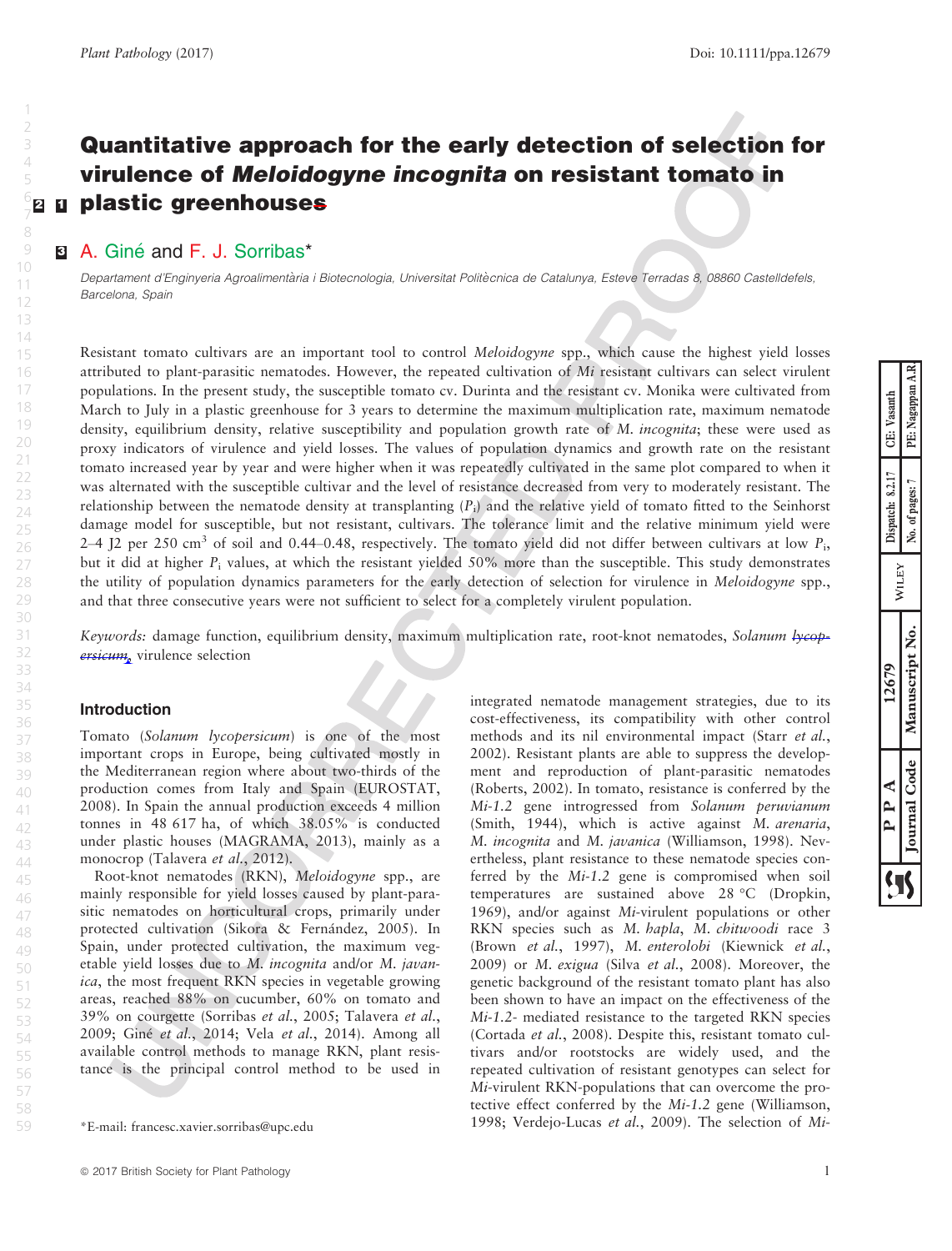virulent nematode populations can be detected by an increase of population density at the end of the resistant crop  $(P_f)$ , which tends to be similar to that achieved on a susceptible cultivar for a given density at transplanting  $(P_i)$ . That is, when the maximum multiplication rate  $(a, \text{ defined as the multiplication rate in absence of limit-}$ ing factors), the maximum  $P_f$  achieved by a nematode population on a plant host under particular conditions  $(M)$ , and the equilibrium density  $(E, P_i)$  at which the plant can supply enough food to maintain the population density at end of the crop;  $P_f = P_i$ ;  $P_f/P_i = 1$ ; Seinhorst, 1967), on the resistant genotype are close to those on the susceptible cultivar. Another useful indicator of virulence selection is the population's growth rate (the relationship between the multiplication rate  $(P_{\theta}/P_i)$  and  $P_i$ ). This parameter allows the comparison of the nematode population dynamics on different plant species or genotypes of the same plant species, the efficacy of control methods, or between cropping seasons for a given pathosystem (Talavera et al., 2009; Vela et al., 2014). All these relationships provide an insight into nematode reproduction, but do not provide information on the plants' tolerance, which can be assessed by establishing the relationship between the  $P_i$  and crop yield, as defined by the Seinhorst damage function model (Seinhorst, 1965). This relationship will estimate the tolerance limit  $(T)$  and the minimum relative crop yield  $(m)$  for any given agronomic conditions (Seinhorst, 1965).

Testing for virulence is usually done in pot experiments at constant soil temperatures under 28 °C, using the field nematode population as inoculum and comparing its reproduction on a resistant cultivar to that on a susceptible cultivar (Sorribas et al., 2005; Verdejo-Lucas et al., 2009). This type of experiment has to be carried out at the end of the field crop, but the progressive selection of a virulent population can be detected earlier using population dynamic parameters. In this study, the maximum multiplication rate, the maximum  $P_f$ , the equilibrium density, and the population growth rate of M. incognita on resistant and susceptible tomato cultivars were determined during 3 years in which resistant and/or susceptible tomato plants were cultivated in spring–summer. In addition, the effect of increasing  $P_i$ on relative crop yield of resistant and susceptible tomato cultivars was assessed under plastic greenhouse conditions.

## Materials and methods

Experiments were carried out over three growing seasons (2010, 2011 and 2012) in a  $700 \text{ m}^2$  plastic greenhouse located in Viladecans (Barcelona, Spain). The soil texture was sandy loam with 83.8% sand, 6.7% loam and 9.5% clay; pH 8.7; 1.8% of organic matter (w/w) and  $0.5$  dS m<sup>-1</sup> electrical conductivity. The majority of plots were infested with M. incognita in 2007. The RKN species was identified by the morphology of perineal pattern, esterase pattern, and sequence characterized amplified region (SCAR) markers (Zijlstra et al., 2000). The rest of plots remained uninfested for comparative yield studies. From 2007 to the beginning of the experiments, susceptible tomato cultivars, cucumber or black fallow succeeded in rotation, with or without the application of non-fumigant nematicides, to achieve gradients of nematode densities.

Sixty plots of 9.6  $m<sup>2</sup>$  were cultivated in total. Individual main plots comprised four planting rows, with six plants per row. In each plot, there was 50 cm between rows and plants were spaced 55 cm apart within rows. The distance between individual plots was 110 cm in between rows and 100 cm along rows. The sampling plots, of 3.2  $m^2$ , were composed of the two central rows of each plot, from which 8 plants were processed to conduct soil, root and yield analysis. The soil sample from each plot was prepared individually to prevent cross contamination.

Tomato plants were cultivated from 12 April to 15 July (95 days) in 2010, from 31 March to 6 July in 2011 (98 days) and from 5 March to 17 July (135 days) in 2012. Tomato crops were followed by black fallow or cucumber crop to achieve a gradient of nematode densities. In all three cropping seasons, 30 plots were cultivated with the resistant tomato cv. Monika (Syngenta Seeds) and 30 plots with the susceptible cv. Durinta (Seminis). Each tomato cultivar was grown in the same plot (i.e. cultivated consecutively) in spring-summer, or alternated with the other cultivar. Plants were irrigated by drip irrigation system as needed, and fertilized with a solution consisting of NPK  $(15-5-30)$  at 31 kg ha<sup>-1</sup> and iron chelate and micronutrients at  $0.9 \text{ kg ha}^{-1}$ . Plants were vertically trained, and weeding was done manually. Fruits were harvested when reaching their standard commercial size. The accumulated tomato yield was expressed as kg of fruit per plant. Soil temperatures were recorded daily at 30-min intervals with digital temperature soil probes (Campbell Scientific) placed at 15 cm depth.

Nematode population densities were determined at transplanting  $(P_i)$  and at the end  $(P_f)$  of each crop. Samples consisted of eight cores taken from the first 30 cm of soil with a 2.5 cm diameter auger. Soil samples were mixed and passed through a 4-mm-pore sieve to remove stones and roots. For each experimental plot, mobile juveniles (J2) were extracted from 500 cm<sup>3</sup> of soil composite samples using modified Baermann trays (Whitehead & Hemming, 1965) incubated at 27 °C for 1 week. The J2 present in the soil were then collected using a  $25 \mu m$ aperture screen. The roots retained in the 4 mm sieve were rinsed with tap water, weighed and chopped, and eggs were extracted by blender maceration in a 1% NaOCl solution for 10 min (Hussey & Barker, 1973). Initial population density  $(P_i)$ was expressed as J2 per 250 cm<sup>3</sup> of soil because no roots were found. Final population density  $(P_f)$  included both number of J2 extracted from 500 cm<sup>3</sup> of soil and number of eggs extracted from roots contained in this volume of soil and was expressed as  $J2$ + eggs per 250 cm<sup>3</sup>. The nematode multiplication rate was calculated as  $P_f/P_i$ .

At the end of the cropping season, plants were removed from the ground with a pitchfork. Disease severity, expressed as the gall index (GI), was rated, using Zeck's range, from 0 to 10 (Zeck, 1971), where  $0 =$  complete and healthy root system and 10 = plants and roots dead. Roots were rinsed with tap water, weighed and chopped in 1-cm-long segments; two 20 g subsamples were used to extract eggs as described above (Hussey & Barker, 1973). Root infestation by the nematode was expressed as number of eggs per gram of fresh root weight. To determine the resistance level of the tomato cultivars assessed, the reproduction index (RI) was calculated as the percentage of eggs per gram of root on the resistant tomato cultivar compared to the reproduction on the susceptible one. The RI value allows the categorization of the response of the resistant cultivar as highly resistant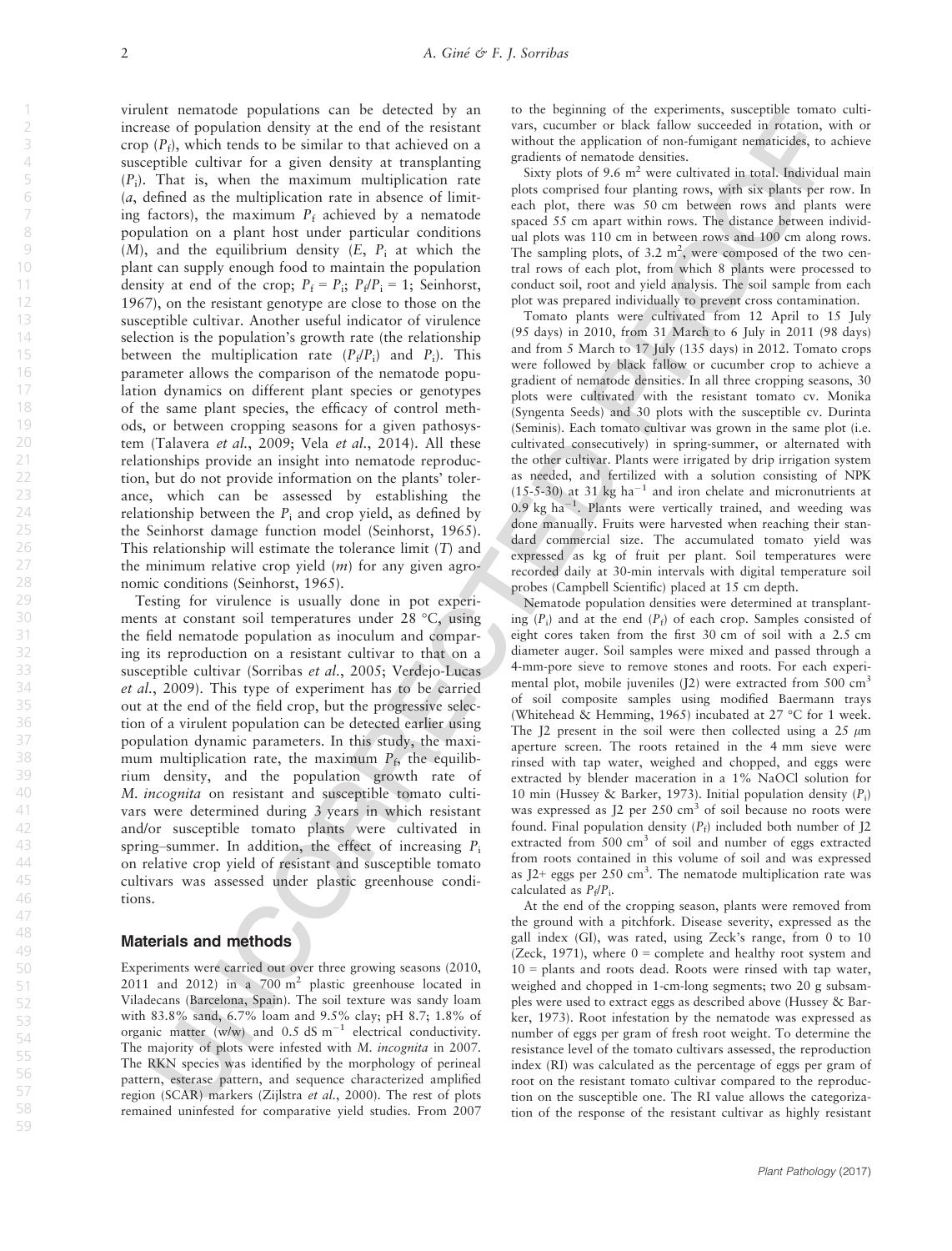POOR QUALITY FIG

囸

58

<span id="page-4-0"></span> $(RI \le 1\%)$ , very resistant  $(1\% \le RI \le 10\%)$ , moderately resistant (10%  $\leq$  RI  $\leq$  25%), slightly resistant (25%  $\leq$  RI  $\leq$  50%) or susceptible (RI  $\geq$  50%) (Hadisoeganda & Sasser, 1982).

The maximum multiplication rate  $(a)$  was estimated by the slope of the linear regression between  $P_f$  and the lowest values of  $P_i$ , according to  $P_f = aP_i$  (Seinhorst, 1970). The maximum population density at the end of the crop (M) was determined from the experimental data, and the equilibrium density  $(E)$  was calculated according to the equation  $M = aE/(a - 1)$  (Schomaker & Been, 2006). The relative susceptibility was calculated as the ratio of  $a$  or  $M$  between the resistant and the susceptible tomato cultivars (Schomaker & Been, 2006).

## Statistical analysis

Data were analysed using SAS v. 9. Values of  $P_i$  and  $P_f/P_i$  were transformed to  $log_{10}(x)$  to linearize, and submitted to regression analysis (PROC REG) for each tomato cultivar and year for determination of the population growth rate. The contrast of the linear regressions between years for each tomato cultivar was conducted using the general lineal model procedure (PROC GLM). In addition, contrasts between the relationship between  $P_i$  and  $P_f/P_i$  from plots in which resistant (R) or susceptible (S) tomato were cropped one (i.e. for the resistant cultivar the underlined letter of the following combinations were used: RSS, RSR, RRS, RRR, SRR, SRS, SSR), two (i.e. for the resistant cultivar the underlined letter of the following combinations were used: RRS, RRR, SRR) or three consecutive years (i.e. for the resistant cultivar the underlined letter of the combination RRR was used) were carried out to determine the putative selection for virulence according to its population growth rate. Both the GI and the number of eggs per gram of root measured on both the resistant and the susceptible tomato cultivars were compared for each cropping season and between years of repeated cultivation, by analysis of variance. Means were separated by the least significant difference (LSD)  $(P < 0.05)$ .

Annual tomato yield was compared between cultivars for each  $P_i$  range, using the Student's t-test. The  $P_i$  ranges were 0, 1–10, 11–100, 101–300, 301–500 and 501–1448 J2 per 250 cm<sup>3</sup> of soil in 2010 and 0, 10–100, 101–300, 301–500, 501–1000 and 1001–3322 J2 per  $250 \text{ cm}^3$  of soil in 2012. Data on tomato yield for 2011 could not be included for comparison because plants suffered blossom abortion, irrespective of the cultivar. In addition, the relative yield of each tomato cultivar and the  $P_i$ values were submitted to a nonlinear regression analysis using the nonlinear procedure (PROC NLIN) in order to determine their compliance with the Seinhorst damage function model  $(y = m + (1 - m)0.95^{(Pi/T-1)})$ , where *m* is the minimum relative yield and T is the nematode population density above which yield losses begin to occur. The values of  $m$  and  $T$  used to start the iteration were estimated by plotting the experimental values of tomato yield against  $log_{10}(P_i)$ . Contrasts with the Seinhorst damage function model were done considering confidence intervals at 95% of m and T.

## **Results**

Mean soil temperatures ranged from 17.2 to 30.9 °C (mean 26.0 °C) in 2010, from 19.7 to 31.4 °C (mean 25.4 °C) in 2011, and from 17.0 to 31.5 °C (mean 24.5 °C) in 2012. The number of days with mean soil temperatures above 28 °C during tomato crops was 18, 22 and 27 in 2010, 2011 and 2012, respectively. Absolute minimum and maximum soil temperatures during the period in which mean soil temperatures were above 28 °C were 25.7 and 34.9 °C. Fluctuations of mean soil temperatures during the 3 years of study are presented in Figure 1.

The nematode population was able to complete two generations during each cropping season according to the accumulated soil temperatures (1521, 1504 and 1959 °C DD degree days over a base temperature  $(T<sub>b</sub>)$  of 10 °C in 2010, 2011 and 2012, respectively) and its thermal requirements on tomato (thermal constant  $(S) = 600-700$ DD over  $T<sub>b</sub> = 10 °C$ , Ferris *et al.*, 1985).

Nematode population densities at the beginning of tomato crops ranged from 0 to 1448  $[2 \text{ per } 250 \text{ cm}^3 \text{ of}]$ soil in 2010, from 0 to 3749 J2 per 250  $\text{cm}^3$  of soil in 2011, and from 0 to 3322 J2 per  $250 \text{ cm}^3$  of soil in 2012. The maximum multiplication rate, maximum population density, and equilibrium density of M. incognita on both susceptible and resistant tomato cultivars each year and during three consecutive years are shown in

Figure 1 Fluctuation of mean daily soil temperatures in the plastic greenhouse located in Viladecans (Spain) infested by Meloidogyne incognita and cultivated with susceptible tomato cv. Durinta and resistant tomato cv. Monika. Soil temperatures were taken at 15 cm depth. The cropping period is indicated by the shaded areas.

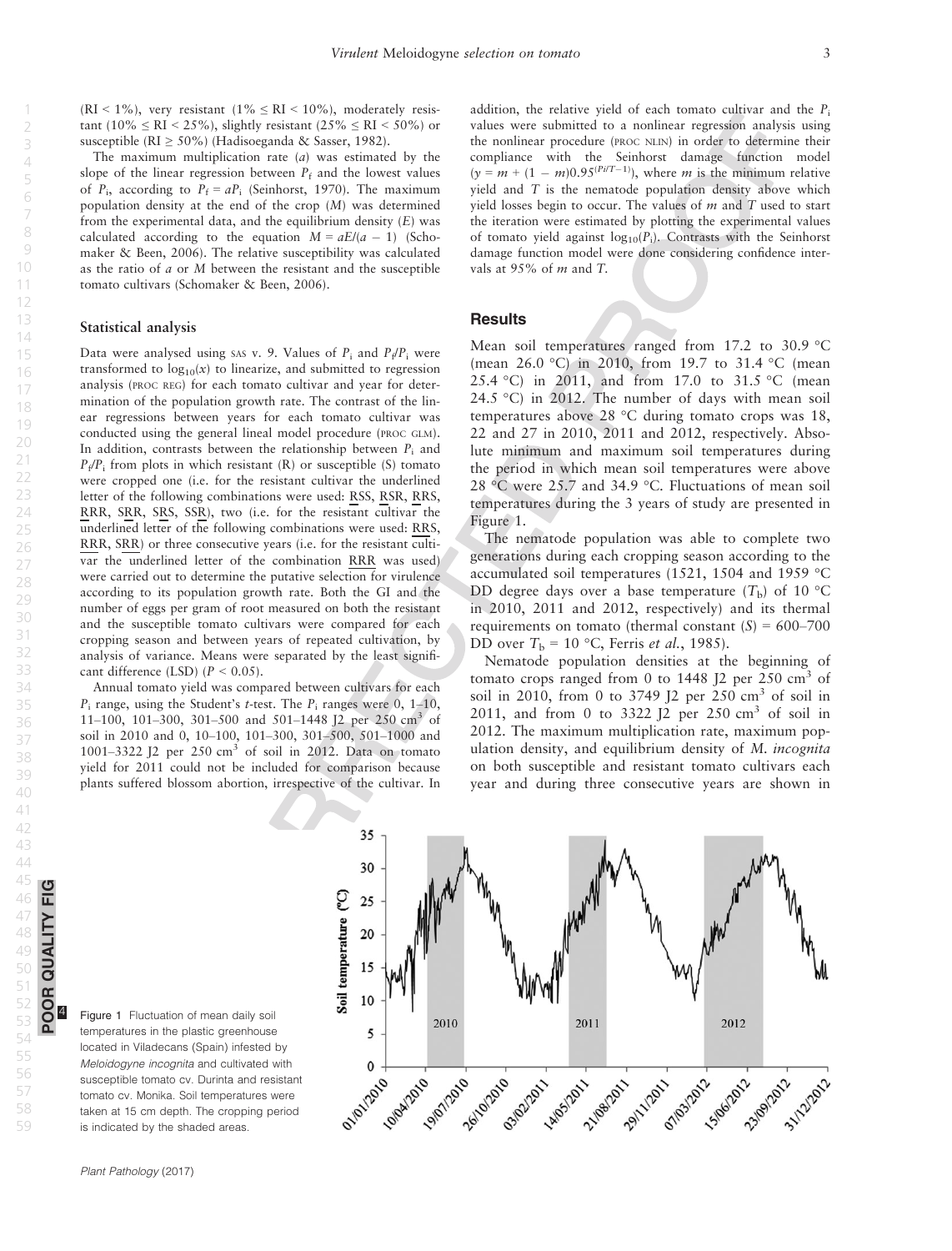<span id="page-5-0"></span>Table 1 Maximum multiplication rate (a), maximum population density (M, J2+ eggs per 250 cm<sup>3</sup> soil) and equilibrium density (E, J2+ eggs per 250 cm<sup>3</sup> soil) of *Meloidogyne incognita* on resistant tomato cy. Monika and susceptible tomato cy. Durinta after each year of cultivation (2010, 2011 and 2012) and after 1, 2 or 3 consecutive years of cultivation

|                           | Susceptible |        | Resistant |      |       | Resistant:susceptible (%) |       |       |       |
|---------------------------|-------------|--------|-----------|------|-------|---------------------------|-------|-------|-------|
|                           | a           | M      |           | a    | M     |                           | a     | M     |       |
| 2010                      | 9774        | 12 956 | 12 955    | 105  | 2254  | 2233                      | 1.07  | 17.40 | 17.23 |
| 2011                      | 8819        | 15 173 | 15 171    | 400  | 17477 | 1748                      | 4.54  | 11.55 | 11.52 |
| 2012                      | 8205        | 14 086 | 14 004    | 654  | 4176  | 4170                      | 7.97  | 29.65 | 29.77 |
| After 1 year <sup>a</sup> | 9659        | 13 444 | 13 422    | 270  | 2255  | 2247                      | 2.80  | 16.77 | 16.74 |
| After 2 years             | 8819        | 16 846 | 16 845    | 350  | 4897  | 4880                      | 3.96  | 29.1  | 28.97 |
| After 3 years             | 8457        | 19 959 | 19 957    | 1932 | 5275  | 5272                      | 22.84 | 26.43 | 26.42 |

<sup>a</sup>For 1 year, data from 53 plots for each tomato cultivar in which only one resistant or susceptible tomato were cultivated or the first resistant or susceptible tomato crop if more than one was cultivated (i.e. for the resistant cultivar the underlined letter of the following combinations were used: RSS, RSR, RRS, RRR, SRR, SRS, SSR). For 2 consecutive years, 23 plots for each tomato cultivar (i.e. for the resistant cultivar the underlined letter of the following combinations were used: RRS, RRR, SRR). For 3 consecutive years, eight plots were used for each tomato cultivar (i.e. for the resistant cultivar the underlined letter of the combination RRR was used).

Table 1. The relative susceptibility of the resistant tomato cv. Monika increased during both repeated and alternated cultivation; however, after the third year of repeated cultivation, the a value was still only 25% that of the susceptible cultivar (Table 1).

The relationship between  $P_i$  and  $P_f/P_i$  on the susceptible tomato did not differ among the three growing seasons (intercept  $P = 0.3175$ ; slope  $P = 0.7034$ ) and data was pooled to obtain a general regression. On the resistant tomato, the relationship between  $P_i$  and  $P_f/P_i$  differed among the cropping seasons (intercept  $P < 0.0001$ ; slope  $P = 0.7558$  as well as from that of the susceptible cultivar (Fig. 2a). During the three planting seasons, the GI and the number of eggs per gram of root on the resistant tomato ranged from 14.1 to 30.7%, and from 3.6 to 9.4%, respectively, of those on the susceptible tomato. Cultivar Monika remained very resistant  $(RI < 10\%)$  over the three cropping seasons (Table 2).

After the repeated cultivation of the susceptible cultivar, again, the relationship between  $P_i$  and  $P_f/P_i$  did not



POOR QUALITY FIG

POOR QUALITY FIG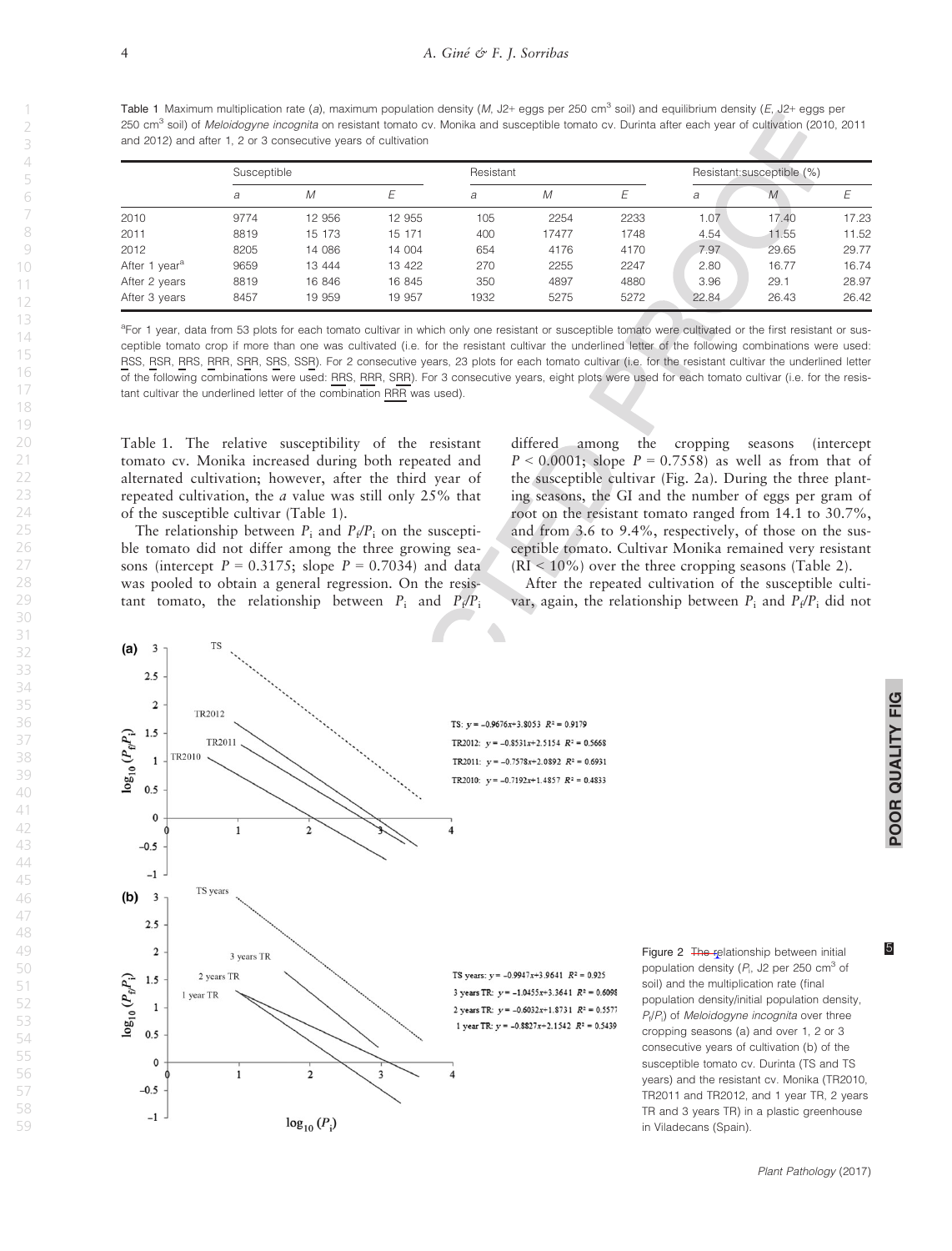Table 2 Galling index (GI), eggs per gram of root and reproduction index (RI) of Meloidogyne incognita, on tomato cv. Durinta (susceptible) and tomato cv. Monika (resistant) in 2010, 2011 and 2012 and in repeated cultivation (after 1, 2 and 3 years) in a plastic greenhouse in Viladecans (Spain)

|                           | Gl <sup>a</sup> |                 | Eggs per gram of root |                 |       |           |  |
|---------------------------|-----------------|-----------------|-----------------------|-----------------|-------|-----------|--|
|                           | Susceptible     | Resistant       | Susceptible           | Resistant       | $R^b$ | Category  |  |
| 2010                      | $6.5 + 0.4 h$   | $1.3 \pm 0.1$ b | $5147 + 546$ b        | $183 + 90h$     | 3.1   | <b>VR</b> |  |
| 2011                      | $7.1 + 0.3$ ab  | $1.0 + 0.1 h$   | $7228 + 251$ ab       | $378 + 62 h$    | 5.2   | <b>VR</b> |  |
| 2012                      | $7.5 + 0.3 a$   | $2.3 + 0.1 a$   | $8329 + 832a$         | $780 + 143$ a   | 9.4   | <b>VR</b> |  |
| After 1 year <sup>c</sup> | $7.0 + 0.3 a$   | $1.2 + 0.1 h$   | $6637 + 395$ b        | $261 + 57$ b    | 3.9   | <b>VR</b> |  |
| After 2 years             | $7.0 \pm 0.2$ a | $1.5 \pm 0.2$ b | $7392 + 390$ ab       | $632 \pm 136$ b | 8.5   | <b>VR</b> |  |
| After 3 years             | $6.8 \pm 0.3 a$ | $2.4 + 0.4 a$   | $9574 + 2220$ a       | $969 \pm 264$ a | 10.1  | <b>MR</b> |  |

Data are mean  $\pm$  standard error. Data within the same column followed by the same letter did not differ ( $P < 0.05$ ) between 2010, 2011 and 2012 and in repeated cultivation according to the LSD test.

a GI (galling index) on a scale from 0 to 10, where 0 = complete and healthy root system and 10 = plants and roots dead (Zeck, 1971).

bRI (reproduction index) calculated as the number of eggs per gram of root on the resistant cv. Monika and divided by the number of eggs per gram of root on the susceptible cv. Durinta × 100. Categories: VR: very resistant (RI < 10%), MR: moderately resistant (10% ≤ RI < 25%) (Hadisoeganda & Sasser, 1982).

c For 1 year, data from 53 plots for each tomato cultivar in which only one resistant or susceptible tomato were cultivated or the first resistant or susceptible tomato crop if more than one was cultivated (i.e. for the resistant cultivar the underlined letter of the following combinations were used: RSS, RSR, RRS, RRR, SRR, SRS, SSR). For 2 consecutive years, 23 plots for each tomato cultivar (i.e. for the resistant cultivar the underlined letter of the following combinations were used: RRS, RRR, SRR). For 3 consecutive years, eight plots were used for each tomato cultivar (i.e. for the resistant cultivar the underlined letter of the combination RRR was used).

Table 3 Yield (kg plant $^{-1}$ ) of resistant tomato cv. Monika and susceptible tomato cv. Durinta in soil infested by Meloidogyne incognita in a plastic greenhouse in Viladecans (Spain) in 2010 and 2012 with increasing initial population  $(P_i)$  range

|      |              | Yield (kg $plan-1$ ) |                  |  |
|------|--------------|----------------------|------------------|--|
| Year | $P_i$ range  | Monika               | Durinta          |  |
| 2010 | $\Omega$     | $2.3 + 0.4$          | $2.6 \pm 0.3$    |  |
|      | $1 - 10$     | $1.9 + 0.04$         | $1.8 \pm 0.2$    |  |
|      | $11 - 100$   | $2.1 + 0.3$          | $1.7 \pm 0.2$    |  |
|      | $101 - 300$  | $2.3 \pm 0.2$        | $1.1 \pm 0.1^*$  |  |
|      | $301 - 500$  | $1.9 \pm 0.1$        | $1.2 \pm 0.1^*$  |  |
|      | $501 - 1448$ | $2.2 + 0.2$          | $1.3 \pm 0.2^*$  |  |
| 2012 | $0 - 10$     | $2.0 + 0.5$          | $1.3 + 0.4$      |  |
|      | $11 - 100$   | $2.2 + 0.2$          | $0.9 + 0.1*$     |  |
|      | $101 - 300$  | $2.2 + 0.3$          | $0.9 + 0.2^{*}$  |  |
|      | $301 - 500$  | $2.2 \pm 0.2$        | $0.5 + 0.1*$     |  |
|      | 501-1000     | $2.3 \pm 0.2$        | $0.5 \pm 0.02^*$ |  |
|      | 1001-3322    | $2.5 \pm 0.3$        | $0.5 + 0.3*$     |  |
|      |              |                      |                  |  |

Values are means  $\pm$  standard deviations per each  $P_i$  range. Data within the same row with \* are significantly different according to Student's t-test ( $P < 0.05$ ).

differ, and data was pooled to obtain a general regression (intercept  $P = 0.9006$ ; slope  $P = 0.8515$ ); however, the relationship between  $P_i$  and  $P_f/P_i$  did differ on the resistant tomato (intercept  $P = 0.0327$ ; slope  $P = 0.0295$  and also between the two tomato cultivars (Fig. 2b). The GI and the number of eggs per gram of root obtained on the resistant tomato after 1, 2 and 3 years of repeated cultivation were 17.1, 21.4, and 35.3%, respectively and, on the susceptible cultivar Durinta, were  $3.9$ ,  $8.6$  and  $10.1\%$ , respectively (Table 2). Both GI and the number of eggs per gram of root Table 4 Parameters of the Seinhorst damage function model for tomato cv. Durinta cropped in soil infested by Meloidogyne incognita in a plastic greenhouse in Viladecans (Spain) in 2010 and 2012

| Year | m             | $T$ (J2 per 250 cm <sup>3</sup> of soil) |      |          |
|------|---------------|------------------------------------------|------|----------|
| 2010 | $0.48 + 0.09$ | $202 + 0.98$                             | O 94 | $<$ 0.01 |
| 2012 | $0.44 + 0.18$ | $443 + 426$                              | 0.82 | $<$ 0.01 |

Data are mean  $\pm$  confidence interval (95%). Seinhorst damage function model:  $y = m + (1 - m)0.95^{(P)/T-1)}$ , where m is the minimum relative yield,  $P_i$  is the initial population density and  $T$  is the tolerance limit.

obtained after 3 years of cultivation were higher  $(P < 0.05)$  than those obtained during the first and the second year. After 3 years of repeated cultivation of the resistant tomato, the level of resistance decreased from very to moderately resistant (Table 2).

Tomato yield differed between cultivars when  $P_i$  was higher than  $100$  J2 per  $250$  cm<sup>3</sup> of soil in 2010 and when  $P_i$  was higher than 10 J2 per 250 cm<sup>3</sup> of soil in 2012 (Table 3). At the highest  $P_i$ , the resistant cv. Monika yielded 41 and 80% more ( $P < 0.05$ ) than the susceptible cv. Durinta in 2010 and 2012, respectively.

The relationship between  $P_i$  and the relative yield fitted to the Seinhorst damage model in 2010 and 2012 (Table 4) on the susceptible tomato cultivar, but not for the resistant cv. Monika. The tolerance limit  $(T)$  and the relative minimum yield  $(m)$  in 2010 were 2 J2 per  $250 \text{ cm}^3$  of soil and 0.48, respectively, and, in 2012, were 4 J2 per  $250 \text{ cm}^3$  of soil and 0.44, respectively.

## **Discussion**

This study demonstrates, for the first time, the utility of population dynamic parameters for the early detection of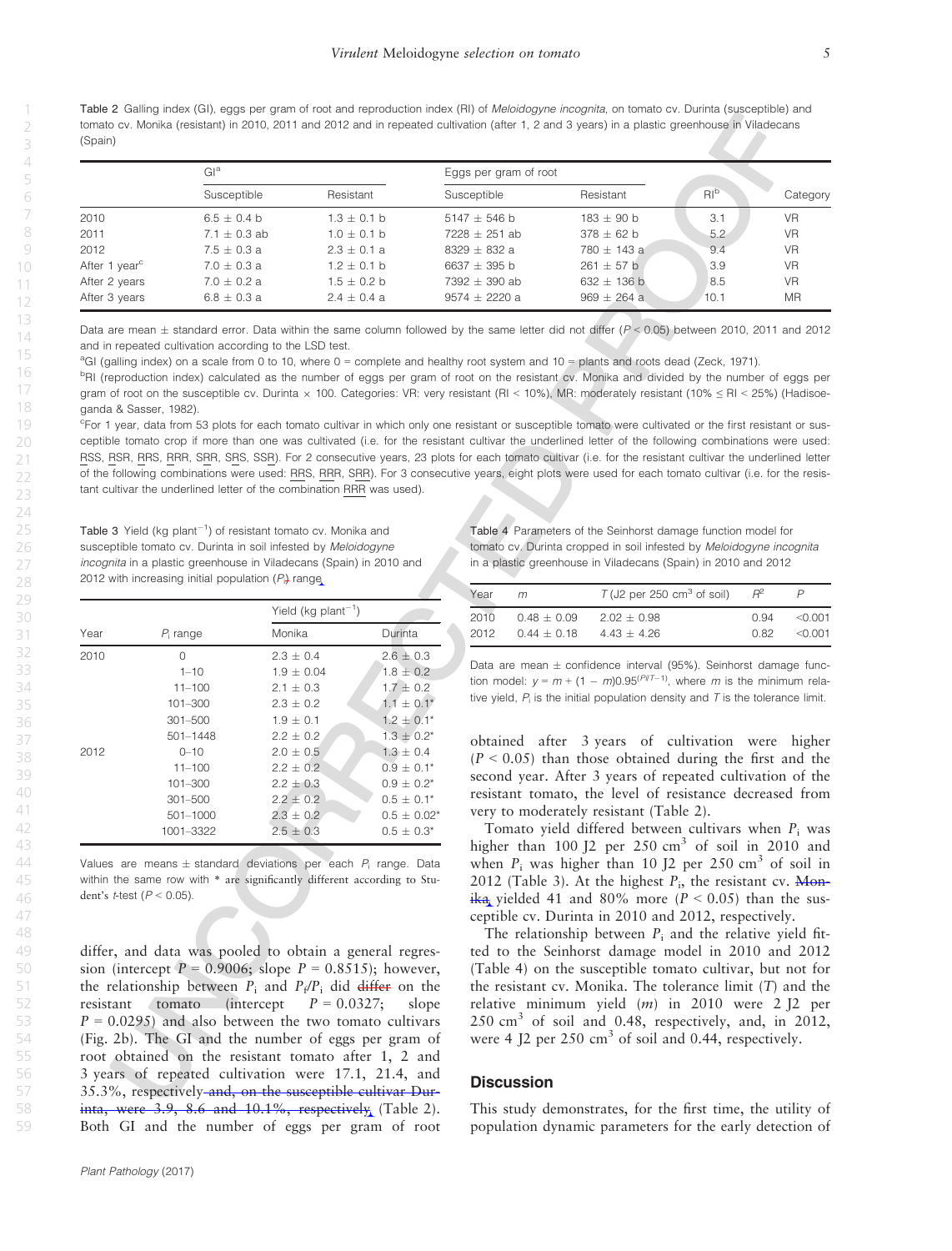selection for virulence of RKN, and confirms that three successive crops of the resistant cv. Monika were not sufficient for selection of a completely virulent population, as previously stated (Sorribas et al., 2005; Verdejo-Lucas et al., 2009).

The results of the present study confirm the efficacy of Mi-1.2-mediated resistance to supress M. incognita reproduction and disease severity without significant yield losses compared to susceptible tomato cultivars (Rich & Olson, 2004; Sorribas et al., 2005). However, the resistant tomato cultivar did not confer immunity against M. incognita because a proportion of the nematode population was able to infect, develop and reproduce on it. Thus, a low proportion of the nematodes within the studied population were able to overcome the resistance provided by the Mi-1.2 gene when they was exposed for the first time to the resistant tomato cultivar. The percentage of J2 that was able to reproduce on the Mi resistant tomato cv. Monika increased over the years, after repeated cultivation, but without achieving an entirely Mi-virulent population  $(RI > 50\%)$ . In this study, population dynamic parameters  $(a, M \text{ and } E)$  were used to assess the selection of Mi-virulent populations. Over the experimental period, the  $a$ ,  $M$ , and  $E$  values on the resistant cultivar increased to 25% of the values on the susceptible cultivar, indicating that selection for virulence was taking place. Evidence of selection for Mi virulence was also given by the population growth rate (relationship between  $P_f/P_i$  and  $P_i$ ), which was higher when the resistant tomato was repeatedly cultivated in the same plot than when it was alternated with the susceptible cultivar, as previously found by Talavera et al. (2009). Thus, the maximum multiplication rate and the equilibrium density increased from 1.5 to 25.1% and from 2.9 to 17.1% of the values obtained on the susceptible cultivar, respectively. GI and eggs per gram of root also increased after repeated cultivation of the resistant tomato (2 and 3.7 times, respectively), but did not reach the values observed on the susceptible cultivar, which were 2.8 and 9.9 times higher, respectively.

The tomato cv. Monika was very resistant to M. incognita when it was alternated with the susceptible cultivar, but was only moderately resistant  $(RI = 10.1)$ the third year after repeated cultivation in the same plots. This indicates that selection for Mi-virulence was occurring, although the research period was not sufficient to obtain a fully virulent population. Some reports have shown an increase in the reproduction index of M. incognita after 3 years of repeated cultivation of the resistant cv. Monika in a plastic greenhouse; the cultivar was found to be only slightly ( $RI = 26$ ), rather than moderately resistant (Sorribas et al., 2005), or susceptible  $(RI = 108)$ , rather than slightly resistant (Verdejo-Lucas et al., 2009) to the nematode population by the end of these studies, indicating that selection for Mi-virulence was underway. Some RKN populations can be naturally Mi-virulent without previous exposure to an Mi-resistant cultivar (Ornat et al., 2001), can be selected (Williamson, 1998), or can be achieved progressively after repeated cultivation of resistant genotypes (Eddaoudi et al., 1997). The values resulting from the population dynamics, as well as those coming from the population growth rates, could be helpful for the early detection of such selection for virulence.

In the present study, sustained daily mean soil temperatures above 28 °C were only achieved at the end of the crop, but the temperature fluctuated over each day. It has been demonstrated that tomato resistance under intermittent elevated soil temperatures above 28 °C did not compromise the resistance (Verdejo-Lucas et al., 2013). In fact, a minimum of 48–72 h at constant temperatures of 32 °C were needed for breaking tomato resistance (Dropkin, 1969), conditions that did not occur in the present study. Thus, it was not considered that high soil temperatures in the study caused failure of the  $Mi-1.2$  gene.

The tolerance limit of both tomato cultivars did not differ, but the resistant cultivar yielded about 50% more than the susceptible in both cropping seasons, confirming previous results observed in the Mediterranean agroecologic conditions (Sorribas et al., 2005; Talavera et al., 2009).

Including plant resistance in rotation sequences can be a useful tool to prevent the build up of RKN densities and to reduce yield losses in the following susceptible crop, as has been previously reported (Rich & Olson, 2004; Talavera et al., 2009). Nonetheless, when the selection for Mi-virulence begins, both virulent and avirulent subpopulations coexist in the same agricultural soil and, as the present results showed, the selected Mi-virulent subpopulation is maintained, regardless of the following susceptible crop. However the fitness associated with the acquisition of this Mivirulent status by the nematode population is unclear. In some cases, it has been associated with a reduction of infective capacity and/or fecundity on susceptible genotypes or other susceptible plant hosts (Djian-Caporalino et al., 2011). Other reports do not identify any adverse cost of fitness (Tzortzakakis et al., 1998) and others indicate both adverse and no effect, depending on the virulent nematode lines (Petrillo & Roberts, 2005). For this reason, the only way to maintain the efficacy of the Mi-1.2 resistance gene in tomato cultivars (S. lycopersicum  $\times$  S. peruvianum) in the long term is to prevent an increase in the frequency of Mi-virulent individuals over the nonvirulent within the population. As the virulence is highly specific to a given resistance gene, rotation with crops containing other single resistance genes and non-host crops could promote the durability of the resistance conferred by the Mi-1.2 resistance gene (Djian-Caporalino et al., 2011).

## Acknowledgements

This research was funded by Spanish National Institute for Agriculture and Food Research and technology (INIA) project RTA 2010-00017-C02 and the European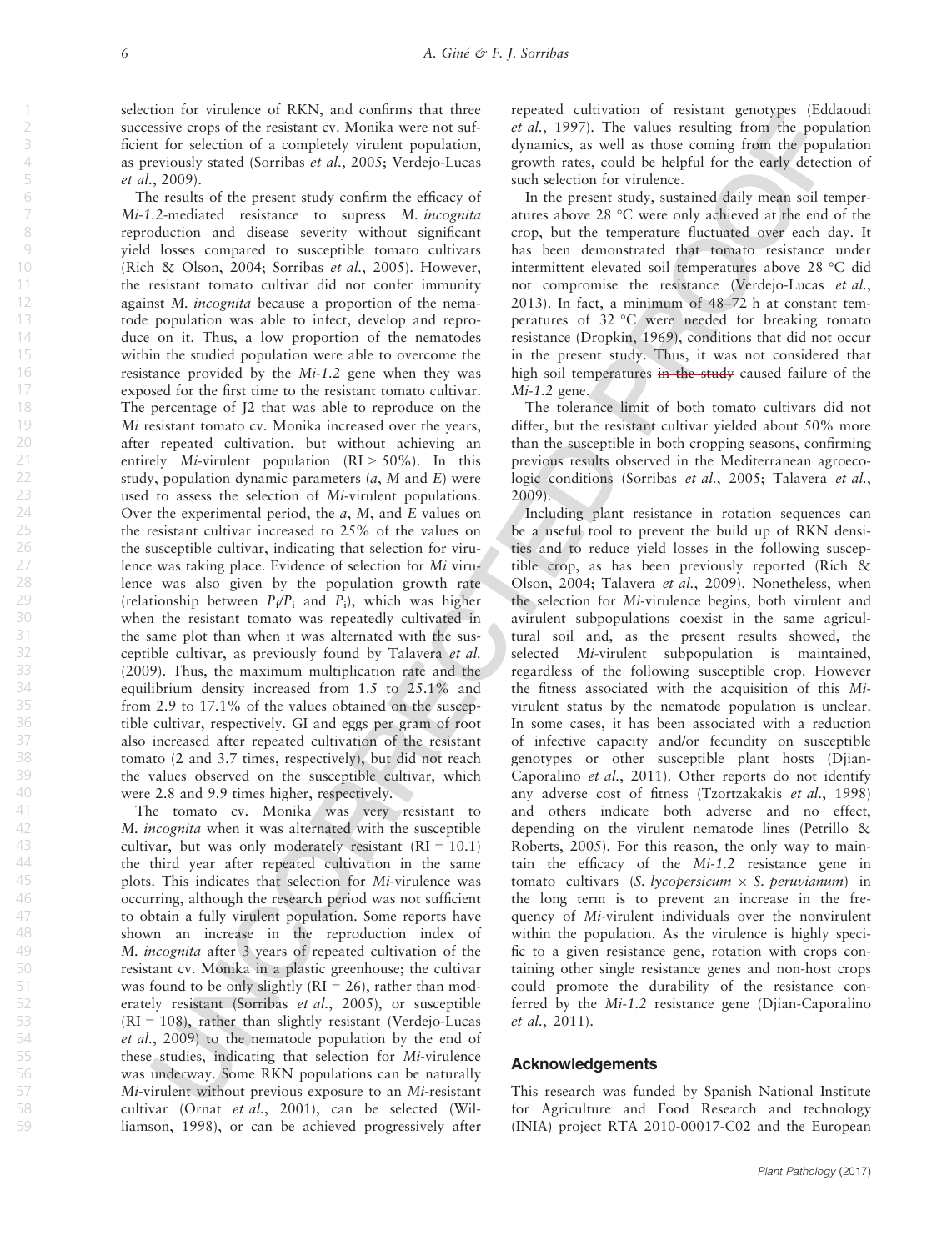Fund for Economic and Regional Development (FEDER). The authors acknowledge Marta Almazan, Maria Julia, Sheila Alcalá, Cristian Gómez and Miquel Massip for field and laboratory support.

## References

- Brown CR, Mojtahedi H, Santo GS, Willamson VM, 1997. Effect of the Mi gene in tomato on reproductive factors of Meloidogyne chitwoodi and M. hapla. Journal of Nematology 29, 416–9.
- Cortada L, Sorribas FJ, Ornat C, Kaloshian I, Verdejo-Lucas S, 2008. Variability in infection and reproduction of Meloidogyne javanica on tomato rootstocks with the Mi resistance gene. Plant Pathology 57, 1125–35.
- Djian-Caporalino C, Molinari S, Palloix A et al., 2011. The reproductive potential of the root-knot nematode Meloidogyne incognita is affected by selection for virulence against major resistance genes from tomato and pepper. European Journal of Plant Pathology 131, 431–40.
- Dropkin VH, 1969. The necrotic reaction of tomatoes and other hosts resistant to Meloidogyne: reversal by temperature. Phytopathology 59, 1632–7.
- Eddaoudi M, Ammati M, Rammah A, 1997. Identification of resistance breaking populations of Meloidogyne on tomatoes in Morocco and their effect on new sources of resistance. Fundamental and Applied Nematology 20, 285–9.
- EUROSTAT, 2008. Agricultural Statics: Main results 2006–2007. FAOSTAT 2012 – Food and agriculture organization of the United Nations statistics. [\[http://faostat.fao.org\]](http://faostat.fao.org). Accessed 20 July 2016.
- Ferris H, Roberts PA, Thomason IJ, 1985. Nematodes. In: Flint ML, ed. Integrated Pest Management for Tomatoes. Davis, California, USA: Integrated Pest Management, University of California: Publication 3274, 60–5.
- Giné A, López-Gómez M, Vela MD et al., 2014. Thermal requirements and population dynamics of root-knot nematodes on cucumber and yield losses under protected cultivation. Plant Pathology 63, 1446–53.
- Hadisoeganda WW, Sasser JN, 1982. Resistance of tomato, bean, southern pea, and garden pea cultivars to root-knot nematodes based on host suitability. Plant Disease 66, 145–50.
- Hussey R, Barker K, 1973. Comparison of methods of collecting inocula of Meloidogyne spp., including a new technique. Plant Disease Reporter 57, 1025–8.
- Kiewnick S, Dessimoz M, Franck L, 2009. Effects of the Mi-1 and N root-knot nematode-resistance gene on infection and reproduction of Meloidogyne enterolobii on tomato and pepper cultivars. Journal of Nematology 41, 134–9.
- MAGRAMA, 2013. Ministerio de Agricultura, Alimentación y Medio Ambiente, Anuario de estadıstica. Superficies y producciones de cultivos. [[http://www.mapama.gob.es/estadistica/pags/anuario/2013/](http://www.mapama.gob.es/estadistica/pags/anuario/2013/AE_2013_13_06_27_03.pdf) [AE\\_2013\\_13\\_06\\_27\\_03.pdf\]](http://www.mapama.gob.es/estadistica/pags/anuario/2013/AE_2013_13_06_27_03.pdf). Accessed 24 January 2017.
- Ornat C, Verdejo-Lucas S, Sorribas FJ, 2001. A population of Meloidogyne javanica in Spain virulent to the Mi resistance gene in tomato. Plant Disease 85, 271–6.
- Petrillo MD, Roberts PA, 2005. Fitness of virulent Meloidogyne incognita isolates on susceptible and resistant cowpea. Journal of Nematology 37, 457–66.
- Rich JR, Olson SM, 2004. Influence of Mi-gene resistance and soil fumigant application in first crop tomato on root-galling and yield in a succeeding cantaloupe crop. Nematropica 34, 103-8.
- Roberts PA, 2002. Concepts and consequences of resistance. In: Starr JL, Cook R, Bridge J, eds. Plant Resistance to Parasitic Nematodes. Wallingford, UK: CAB International, 23–41.
- Schomaker CH, Been TH, 2006. Plant growth and population dynamics. In: Perry RN, Moens M, eds. Plant Nematology. Wallingford, UK: CAB International, 275–301.
- Seinhorst JW, 1965. The relation between nematode density and damage to plants. Nematologica 11, 137–54.
- Seinhorst JW, 1967. The relationship between population increase and population density in plant parasitic nematodes. III. Definition of terms host, host status and resistance. IV. The influence of external conditions on the regulation of population density. Nematologica 13, 429–42.
- Seinhorst JW, 1970. Dynamics of population of plant parasitic nematodes. Annual Review of Phytopathology 8, 131–56.
- Sikora R, Fernández E, 2005. Nematode parasites of vegetables. In: Luc M, Sikora RA, Bridge J, eds. Plant Parasitic Nematodes in Subtropical and Tropical Agriculture. Wallingford, UK: CAB International, 319–92.
- Silva RV, Oliviera RDL, Ferreira PS, Castro DB, 2008. Efeito do gene Mi na reprodução de populações de Meloidogyne exigua em tomateiro. Nematologia Brasileira 32, 150–3.
- Smith PG, 1944. Embryo culture of a tomato species hybrid. Proceedings of the American Society of Horticultural Sciences 44, 413–6.
- Sorribas FJ, Ornat C, Verdejo-Lucas S, Galeano M, Valero J, 2005. Effectiveness and profitability of the Mi-resistant tomatoes to control root-knot nematodes. European Journal of Plant Pathology 111, 29–38.
- Starr JL, Bridge J, Cook R, 2002. Resistance to plant parasitic nematodes: history, current use future potential. In: Starr JL, Cook R, Bridge J, eds. Plant Resistance to Parasitic Nematodes. Wallingford, UK: CAB International, 1–22.
- Talavera M, Verdejo-Lucas S, Ornat C et al., 2009. Crop rotations with Mi gene resistant and susceptible tomato cultivars for management of root-knot nematodes in plastic-houses. Crop Protection 28, 662–7.
- Talavera M, Sayadi S, Chirosa-Rios M, Salmeron T, Flor-Peregrin E, Verdejo-Lucas S, 2012. Perception of the impact of root-knot nematode-induced diseases in horticultural protected crops of southeastern Spain. Nematology 14, 517-27.
- Tzortzakakis EA, Trudgill DL, Phillips MS, 1998. Evidence for a dosage effect of the Mi gene on partially virulent isolates of Meloidogyne javanica. Journal of Nematology 30, 76–80.
- Vela MD, Giné A, López-Gómez M et al., 2014. Thermal time requirements of root-knot nematodes on zucchini-squash and population dynamics with associated yield losses on spring and autumn cropping cycles. European Journal of Plant Pathology 140, 481–90.
- Verdejo-Lucas S, Cortada L, Sorribas FJ, Ornat C, 2009. Selection of virulent populations of Meloidogyne javanica by repeated cultivation of Mi resistance gene tomato rootstocks under field conditions. Plant Pathology 58, 990–8.
- Verdejo-Lucas S, Blanco M, Cortada L, Sorribas FJ, 2013. Resistance of tomato rootstocks to Meloidogyne arenaria and Meloidogyne javanica under intermittent elevated soil temperatures above 28 °C. Crop Protection 46, 57–62.
- Whitehead AG, Hemming JR, 1965. A comparison of some quantitative methods of extracting small vermiform nematodes from soil. Annual of Applied Biology 55, 25–38.
- Williamson VM, 1998. Root-knot nematode resistance genes in tomato and their potential for future use. Annual Review of Phytopathology 36, 277–93.
- Zeck W, 1971. Rating scheme for field evaluation of root-knot nematode infestations. Pflanzenschutz-Nachrichten Bayer 24, 141–4.
- Zijlstra C, Donkers-Venne DT, Fargette M, 2000. Identification of Meloidogyne incognita, M. javanica and M. arenaria using sequence characterised amplified region (SCAR) based PCR assays. Nematology 2, 847–53.